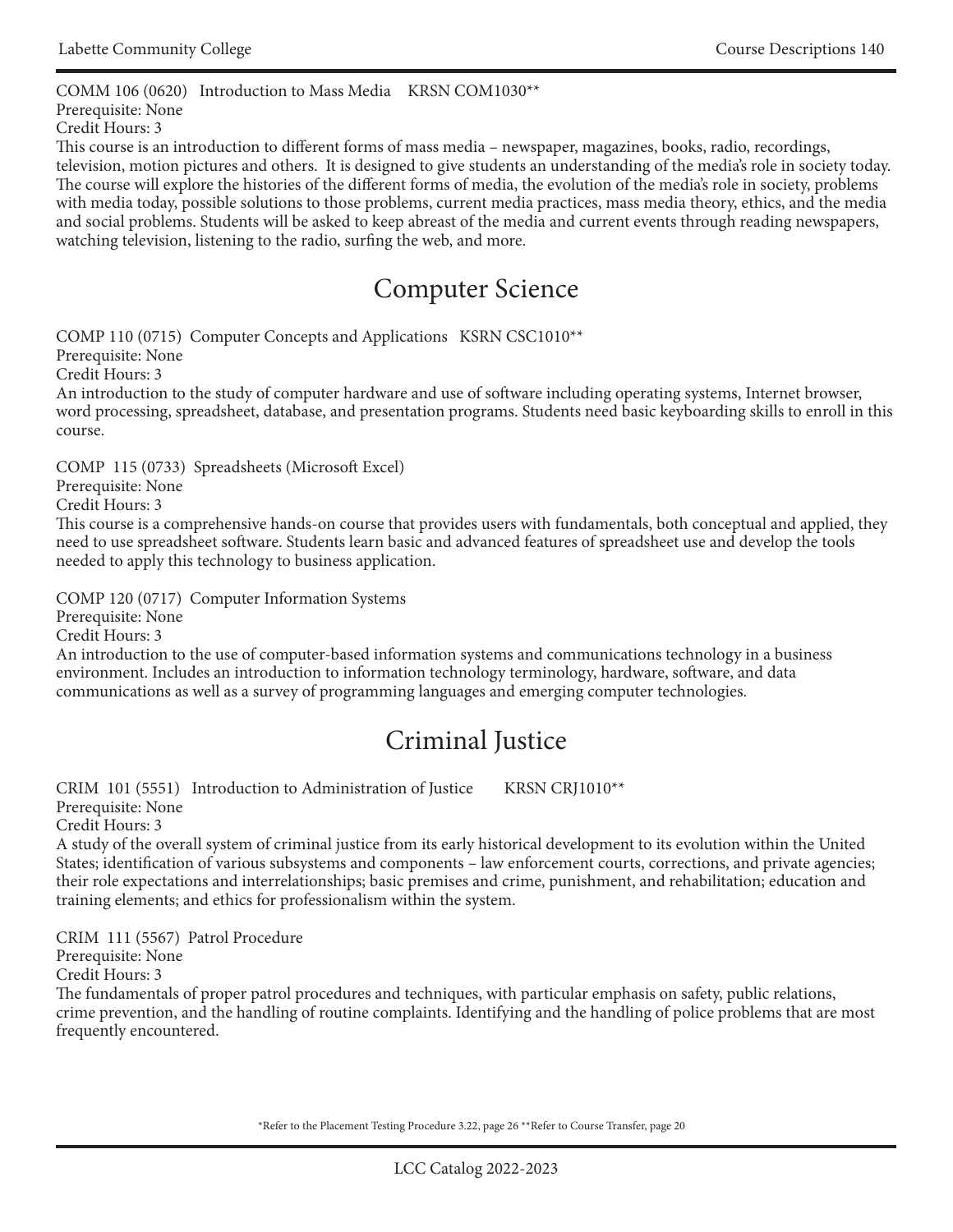CRIM 112 Ethics in Criminal Justice Prerequisite: None Credit Hours: 3

This course is an examination of the ethical considerations facing the criminal justice practitioners. Some topics to be discussed include moral behavior, maintaining moral and ethical behavior under the powers of law enforcement authority, ethics and law enforcement, ethics and the courts, punishment for ethical violations, policy and management issues, professionalism, pride and ethics for practitioners. By the end of the course, students will have a better understanding of ethical and moral issues within the criminal justice system.

CRIM 118 Drugs in Society Prerequisite: None Credit Hours: 3

Why do people take drugs? What is the impact of drugs and addiction to society? How does society attempt to control drug use and distribution? What are the relationships between drugs and crime? Exploring questions such as these will be the central focus on this class. We will look at the nature of the drug crisis. We will first look at statistical evidence of drug use, how we measure this, and the question of "Why do people get high?" We will also look deep into the history of drugs, prohibition, and current trends. Once we have covered these critical areas, we will look into the distribution and illicit drug trades, both domestic and foreign. We'll continue on and discuss other topics such as gangs, organized crime, and crime related offenses. The class will be wrapped up discussing debates such as legalizing drugs, understanding drug policies, and treatment methods for drug users. Throughout the semester, you will be asked to think critically about the material presented in class and evaluate it. To enhance critical thinking skills, you will have numerous opportunities to discuss topics in class.

CRIM 119 (5550) Interview and Report Writing

Prerequisite: Placement in English Composition I

Credit Hours: 3

An examination of report writing as a process, with emphasis on the chronological sequence of events, form, and written expression to present a clear, concise, and accurate account of the incident, development of the field notebook in investigations, recording details of the search, recovery of evidence, conducting interviews and interrogations, and recording relevant facts and details for the purpose of reference, accountability, and presentation in court.

CRIM 131 (5553) Community Policing

Prerequisite: None

Credit Hours: 3

Examines the philosophical concept of community policing, as it involves collaboration among police agencies, the public, other governmental agencies and organizations. It explores the historical evolution of community policing, rationale for existence, implementation strategies, pilot projects, focus of responsibility, ideas to be implemented, and ways to evaluate success of community policing concepts.

CRIM 135 (5565) Criminal Procedures Prerequisite: None Credit Hours: 3 Provides a background of operational procedures in Kansas law. Sets forth those procedures necessary for the understanding of legal proceedings pertaining to laws of arrest, search, and seizure and the admissibility of evidence. Introduces basic courts system procedures and the jurisdiction of the courts.

CRIM 137 (5557) Criminal Law KSRN CRJ2010\*\*

Prerequisite: CRIM 101 (5551) Introduction to Administration of Justice Credit Hours: 3

Reviews the Kansas Criminal Codes and defines the various statutory offenses, with special emphasis upon the Bill of Rights and laws of arrest. Also examines the recent trends in Supreme Court decisions, the rights of individuals in a free society, and limitations on the police by the Constitution.

\*Refer to the Placement Testing Procedure 3.22, page 26 \*\*Refer to Course Transfer, page 20